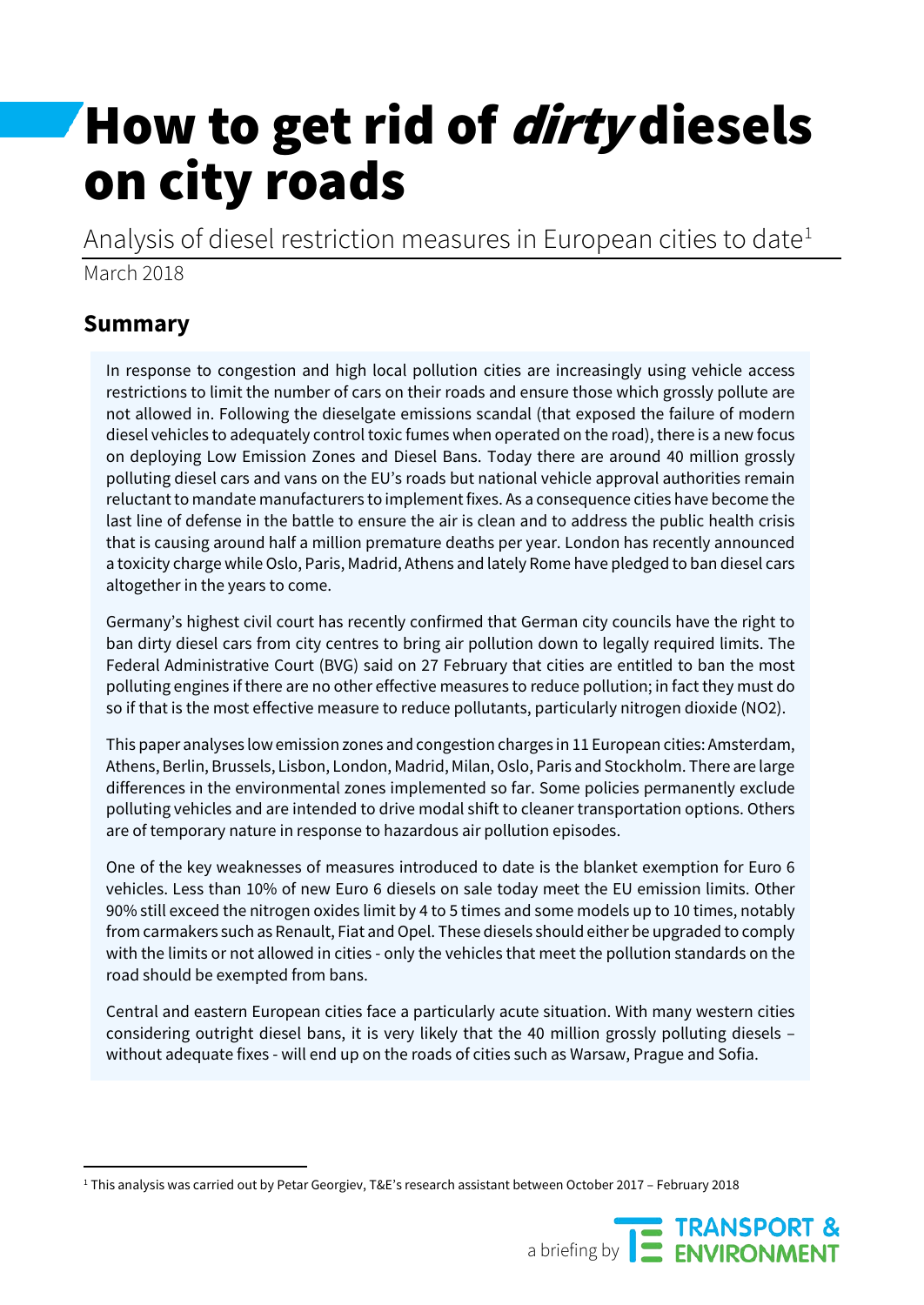

In order to ensure low emission zones and diesel bans are fully effective cities should:

- Avoid blanket exemptions of Euro 6 diesels and instead only allow vehicles that are clean in real-world driving, including those fixed. The inclusion/exclusion criteria should be based on vehicles' real-world emissions (RDE) that are now widely available.

- Use remote sensing linked to number plate recognition to police compliance, and identify individual grossly polluting models and ensure these are repaired or cannot enter the city.

- Provide high quality public transport as well as infrastructure for active, shared and zero emission transport modes.

Cities are now at the forefront of the fight to tackle urban air pollution and the legacy of

dieselgate. Through better design of the local access restrictions they can succeed in removing polluting vehicles from city centers and encourage cleaner alternatives. As Madrid's "Plan A" low emission zone poignantly reminds us, there is no Plan B if we fail to make our cities livable and clean.

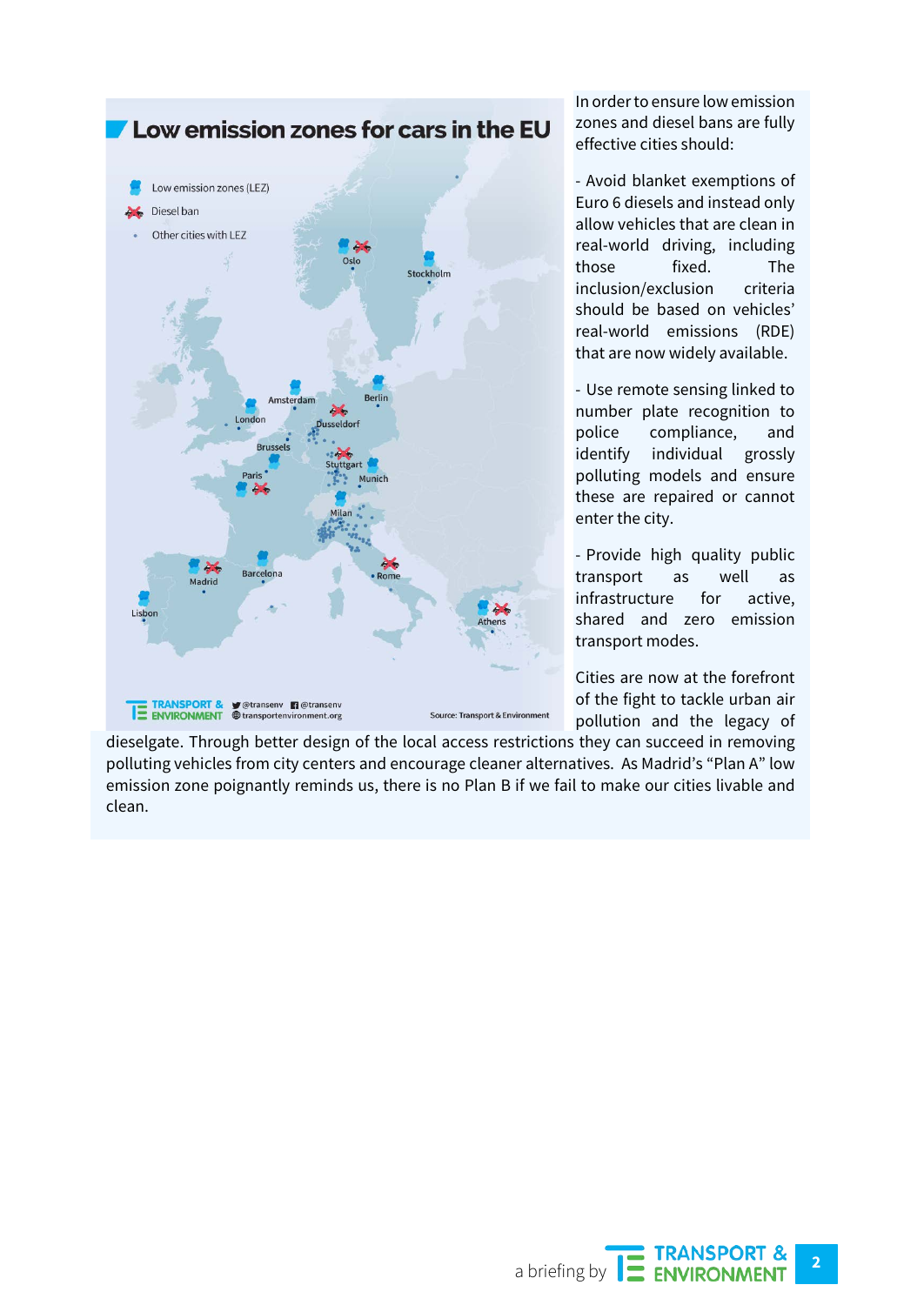# 1. Introduction

Despite binding air quality standards that should have been met in [2](#page-2-0)010, $2$  most member states still breach limits, especially in major urban areas. More than half of the EU countries are subject to a formal notice by the European Commission. Yet, European governments remain reluctant to tackle the main culprit; the high number of dirty diesel vehicles. It is two and a half years after the Dieselgate emissions scandal erupted exposing the widespread use of defeat devices to switch down or off exhaust treatment systems on the road. Yet there are still at least 37 million grossly polluting cars and vans are still on Europe's roads. National authorities have power to enforce or prosecute non-compliant vehicles and require software or hardware fixes but to date have done little due to their cosy relationships with the carmakers<sup>[3](#page-2-1)</sup>.

In the absence of national action, there is a growing pressure on city authorities to cut air pollution from diesel vehicles, or – where national legislation passes the responsibility to local levels of government – potentially face substantial fines for failing to meet air pollution standards. To date, the Commission has taken legal action against 16 Member States for excessive PM10 exceedances, and ongoing infringement cases regarding high NO2 levels involve 12 Member States.<sup>[4](#page-2-2)</sup> In January 2018 European Environment Commissioner Vella summoned ministers from 9 Member States<sup>[5](#page-2-3)</sup> to discuss what measures can be taken to achieve compliance as soon as possible, before referring the countries to the EU Court of Justice for infringing the air quality legislation. In most major cities, over 80% of the total nitrogen oxides emitted from transport comes from vehicles with diesel engines.<sup>[6](#page-2-4)</sup> While diesel particles is less of a problem in Western Europe following the mandatory introduction of particle filters since 2011 (Euro 5), it remains a significant contributor to pollution in many Eastern and Central European cities due to high numbers of older (secondhand) diesel cars.

The European Environmental Agency estimates that 7% of EU urban citizens live in areas where  $NO<sub>2</sub>$ pollution is damaging their health, resulting 68,000 premature deaths annually EU-wide.<sup>[7](#page-2-5)</sup> However, exceedances in urban areas are often outside of the direct control of cities, as vehicle standards are set at EU level while vehicle taxes and incentives are decided by national administrations. The only effective instrument cities have is to reduce the numbers of vehicles on the road. This has led to an increasing number of cities introducing vehicle access regulations in the form of low emission zones (LEZ). As of January 2018, Berlin, Brussels, Lisbon, London, Milan, Oslo, Paris and Amsterdam (only taxis) have an active LEZ. In addition congestion charges (CC) are in force in Athens, London, Milan, Stockholm and Oslo. In order to respond to the increasing air pollution from cars, most cities are also forced to implement short-term emergency measures when daily pollution levels exceed safe limits. Some have even announced an outright ban of diesel vehicles, with Oslo scheduling it as early as 2019, Paris in 2024, and Athens and Madrid in 2025.

This short report analyses the existing measures against polluting vehicles in cities and shows that limiting diesel access in large urban areas is the only effective policy to decrease pollution, given that the weak Euro 6 air pollution limits and distorted taxation favoring diesel that are widespread in Europe. Section 2 of the paper gives an overview of the vehicle restriction measures undertaken by several European cities. Section 3 describes these in more detail, while Section 4 consists of a thorough analysis of their effectiveness. Section 5 discusses key barriers for the successful implementation of the planned measures. Finally, Section 6 provides summary and recommendations on what an effective diesel restriction measure should look like in view of the best practice analysed in the report.

<span id="page-2-0"></span><sup>&</sup>lt;sup>2</sup> EU Ambient Air Quality Directive[, http://eur-lex.europa.eu/legal-content/en/ALL/?uri=CELEX:32008L0050](http://eur-lex.europa.eu/legal-content/en/ALL/?uri=CELEX:32008L0050)

<span id="page-2-1"></span><sup>3</sup> T&E[, https://www.transportenvironment.org/sites/te/files/publications/2017\\_05\\_Fixing\\_Dieselgate\\_in\\_Europe.pdf](https://www.transportenvironment.org/sites/te/files/publications/2017_05_Fixing_Dieselgate_in_Europe.pdf)

<span id="page-2-2"></span><sup>4</sup> [http://europa.eu/rapid/press-release\\_IP-17-1046\\_en.htm](http://europa.eu/rapid/press-release_IP-17-1046_en.htm)

<span id="page-2-3"></span><sup>5</sup> the Czech Republic, Germany, Spain, France, Italy, Hungary, Romania, Slovakia and the United Kingdom

<span id="page-2-4"></span><sup>6</sup> [http://europa.eu/rapid/press-release\\_IP-17-238\\_en.htm](http://europa.eu/rapid/press-release_IP-17-238_en.htm)

<span id="page-2-5"></span><sup>7</sup> EEA, Air quality in Europe — 2016 report[, https://www.eea.europa.eu/publications/air-quality-in-europe-2016](https://www.eea.europa.eu/publications/air-quality-in-europe-2016)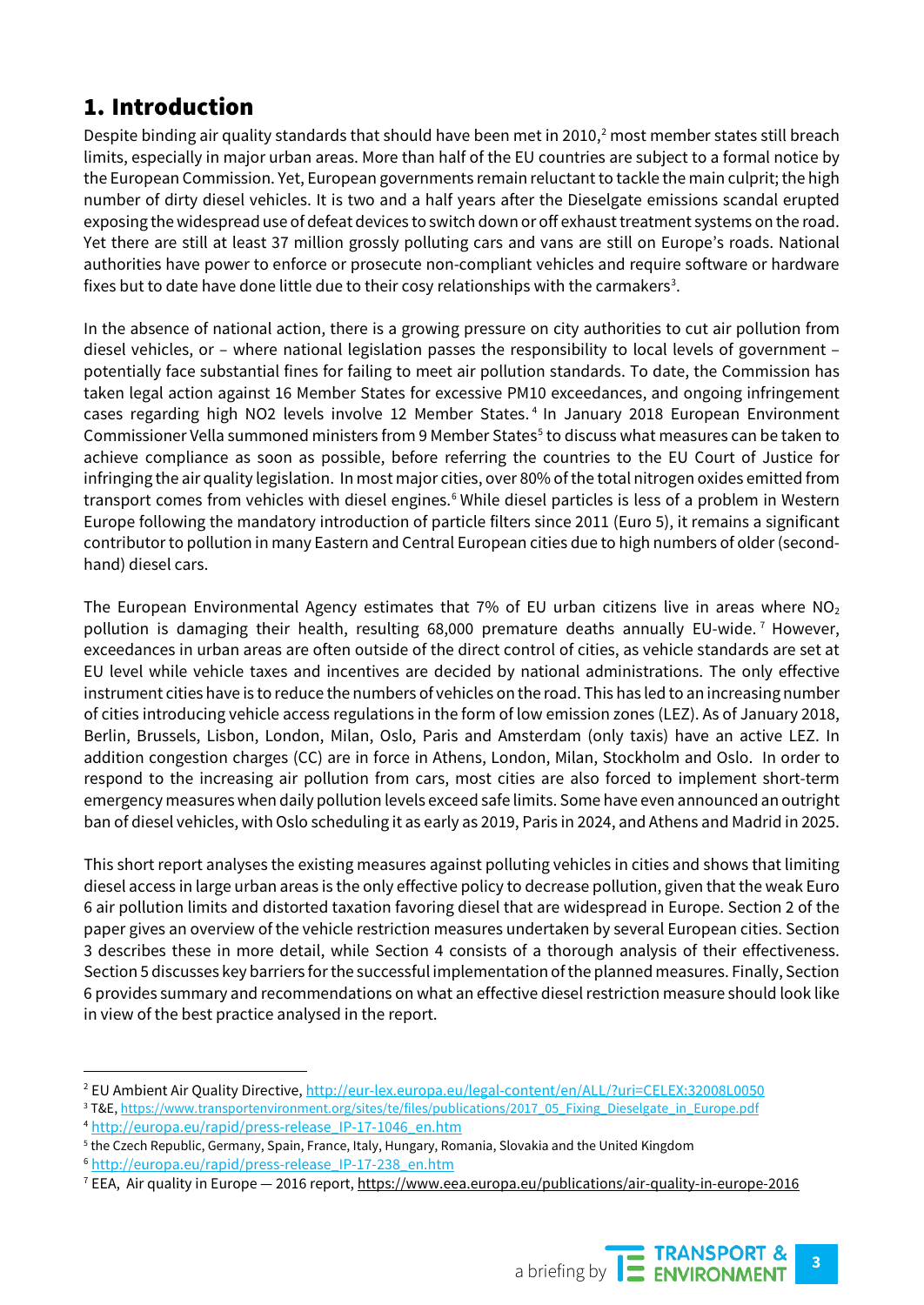# 2. Cities at the forefront of action against air pollution

Most of the early actions taken by local authorities to limit vehicles have been aimed at reducing congestion. However, with rising awareness of the effects of high levels of road traffic pollution the focus has recently shifted to improving air quality to improve public health. The 2008 EU Ambient Air Quality Directive is the legal instrument regulating local air quality concentrations across EU cities and regions. Resulting from the obligations under this directive, Member States are required to prepare specific plans to reduce air pollution across their territory. While the EU adheres to the guidelines of the World Health Organisation (WHO) that define safe level of different pollutants (where no-effect thresholds exist). The EU limits for NO<sub>2</sub> and particulate matter (PM2.5 and PM10), the principal urban pollutants, are significantly higher that the WHO Guidelines. This report focuses on these pollutants that are the principal ones emitted by vehicles.

In response to repeated and or dangerous exceedances of pollution limits, many large European cities are now putting in place measures to regulate pollution from traffic as well as ease congestion including<sup>[8](#page-3-0)</sup>:

| <b>City</b>     | <b>Measure</b>                  | <b>Minimum standard allowed</b> | <b>Entry into force</b> |
|-----------------|---------------------------------|---------------------------------|-------------------------|
| Amsterdam       | LEZ (taxis)                     | Euro 5                          | Jan 2018                |
| Athens          | odd-even rationing + LEZ aspect | Euro 5                          | May 2012                |
| <b>Berlin</b>   | <b>LEZ</b>                      | Euro 3 + DPF / Euro 4           | Jan 2010                |
| <b>Brussels</b> | LF <sub>7</sub>                 | Euro 2                          | Jan 2018                |
| Lisbon          | LEZ (two sub-zones)             | Euro 3 / Euro 2                 | Jan 2015                |
| London          | CC, T-charge / ULEZ             | All vehicles*/Euro 6            | Feb 2003 / April 2019   |
| Madrid          | parking LEZ                     | All vehicles                    | Mar 2012                |
| Milan           | CC, LEZ                         | Euro $4 + DPF$                  | Oct 2017                |
| Oslo            | CC, LEZ                         | Electric vehicles               | Oct 2017                |
| Paris           | <b>LEZ</b>                      | Euro 3                          | <b>July 2017</b>        |
| Stockholm       | CC.                             | All vehicles                    | Aug 2007                |

The infographic below shows the European cities that have some low emission zones in places for light-duty vehicles/cars.



<span id="page-3-0"></span> <sup>8</sup> Information updated as of 1.1.18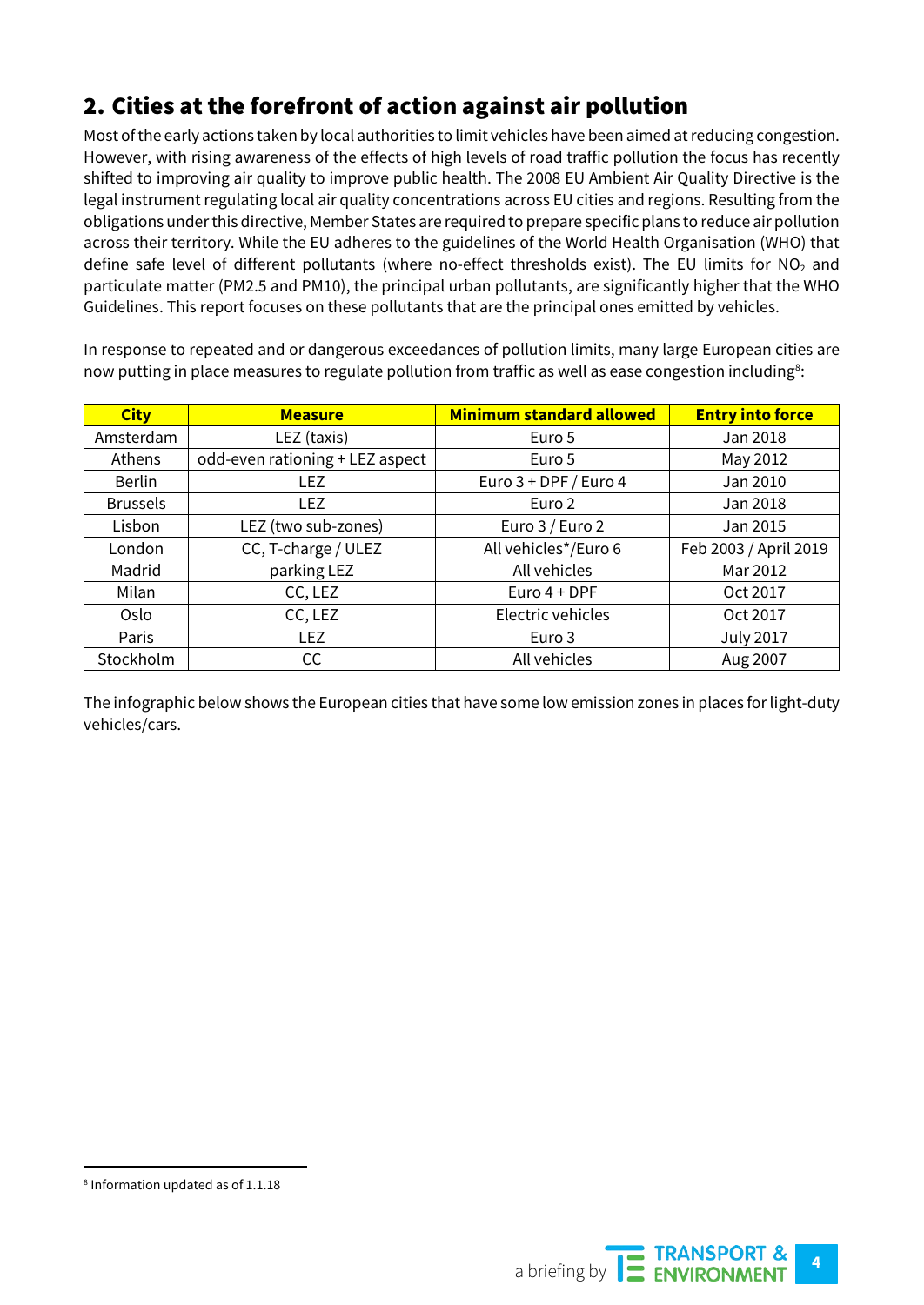

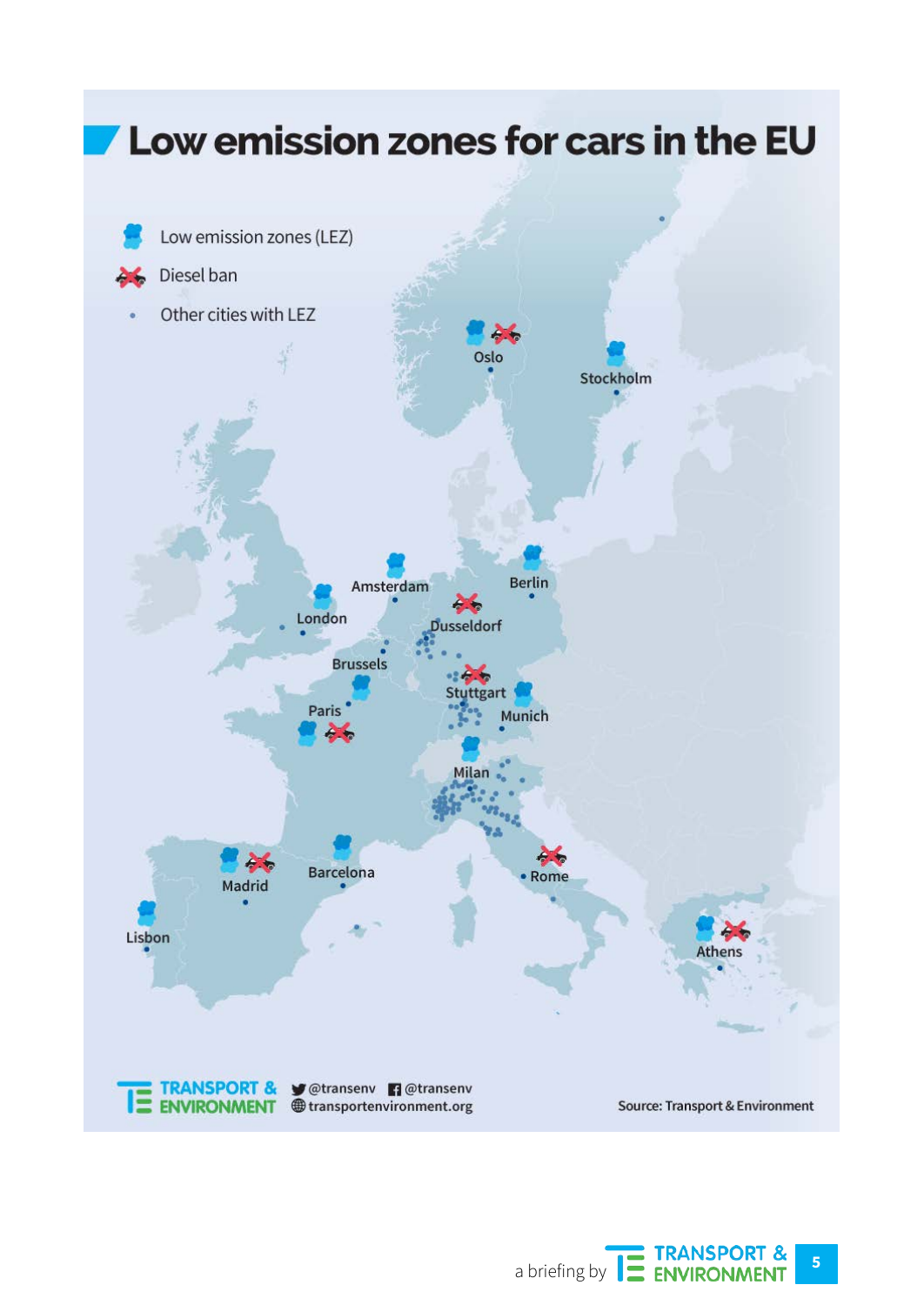## 2.1. Scope of existing measures

The example of Athens demonstrates a typical turn of events leading to air pollution measures in cities today. In **Athens**, urban vehicle access regulations were initially used only to tackle congestion or save fuel during the oil crisis in 1979. The scheme involved an odd-even number plate rationing scheme and became a permanent solution to control traffic congestion. Athens' zone was strengthened in 2012<sup>[9](#page-5-0)</sup> and currently allows vehicles complying with Euro 5 standard or higher together with a minimum level of 140g CO2/km. Similar developments are seen around Europe since the early 2010s.

Most cities have a low emission zone and some a congestion charge to complement. **London** has additionally added a toxicity charge and plans to have it replaced by an Ultra Low Emission Zone (ULEZ) in 2019. The ambitious ULEZ will require all diesel vehicles to pay to enter the city centre apart from those meeting Euro 6 standards. **Oslo** incorporated a LEZ through an existing congestion charging scheme. The payable amount changes vary with the fuel type and time of day. For example, a petrol-fueled car will pay EUR 5.75 during rush hour, whereas a diesel has to pay EUR 6.29. A similar strategy is used in **Madrid**, where the LEZ is in fact a parking regulation with a base parking rate adjusted to the emissions of the vehicle and the parking location. Several cities with a LEZ, such as Paris, Milan and Brussels, have started policies with relatively low-ambition level but plan to gradually tighten them as the fleet is renewed.

Low emission zones differ as to how they treat vehicle retrofit programmes that upgrade the pollution controls on older cars so that they meet stricter emission limits (such as fitting diesel particle filters - DPF). **Berlin**'s LEZ, for example, allows DPF retrofits<sup>[10](#page-5-1)</sup> for Euro 3 diesel vehicles, which has led to the retrofit of 60,000 diesel vehicles in order to be allowed into the city. Such upgrades are not only costly, but require a continuous compliance monitoring to make sure that they are effectively enforced on a wider scale. In **Milan**, Euro 4 diesels with a DPF filter are currently allowed, but as standards become more stringent retrofits will not be allowed after 1 October 2019. Conversely, Paris and Madrid do not allow any retrofitting.

Prior to the implementation of these measures, some local authorities have, in cooperation with other stakeholders, conducted extensive impact assessments in order to evaluate not just the technical and financial plausibility but the reductions in NOx and PM emissions. The City of **Berlin** projected a 20% reduction in NOx pollutant emissions levels annually after the LEZ's entry into force. [11](#page-5-2) **Milan**'s Area C has is estimated to have resulted in a 19% PM10 tailpipe emissions reduction and 10% less NOx in the air. **London**'s ULEZ foresees a 49% reduction of NOx and a 48% decrease in tailpipe particle emissions within the zone one year after its implementation in 2019.<sup>[12](#page-5-3)</sup> Out of the 200,000 estimated inhabitants of the ULEZ by the time of its entry into force, only 17% will be exposed to exceeding NO2 limits, whereas 63% would be exposed without the zone. The impact of London's ULEZ is also expected to reduce pollution levels beyond the zone with particle emissions levels reducing by 8% and NOx by 14%.

## 2.2. Coverage & timing

Vehicle restrictions usually include the inner part of cities, i.e. within the ring road that surrounds them, as is the case of Amsterdam, London, Paris, and Berlin. The **Lisbon** LEZ and **Athens** odd-even scheme have two sub-zones where a smaller, more central area has higher standards than the rest. The inclusion of the ring in itself is not a common practice. Certain strips or major roads are often excluded. Lisbon's Zone 1 features a few exempt strips, whereas **Stockholm** does not include the main bridges that traverse the city

https://www.connective-



<span id="page-5-0"></span> <sup>9</sup> http://www.ypeka.gr/Default.aspx?tabid=822

<span id="page-5-2"></span><span id="page-5-1"></span><sup>10</sup> http://www.berlin.de/senuvk/umwelt/luftqualitaet/umweltzone/en/allgemeines.shtml

<span id="page-5-3"></span>cities.net/fileStorage/Veranstaltungen/Projektwerkstatt\_Thailand\_092016/Martin\_Lutz\_final.pdf <sup>12</sup> Table 4, https://consultations.tfl.gov.uk/environment/air-quality-consultation-phase-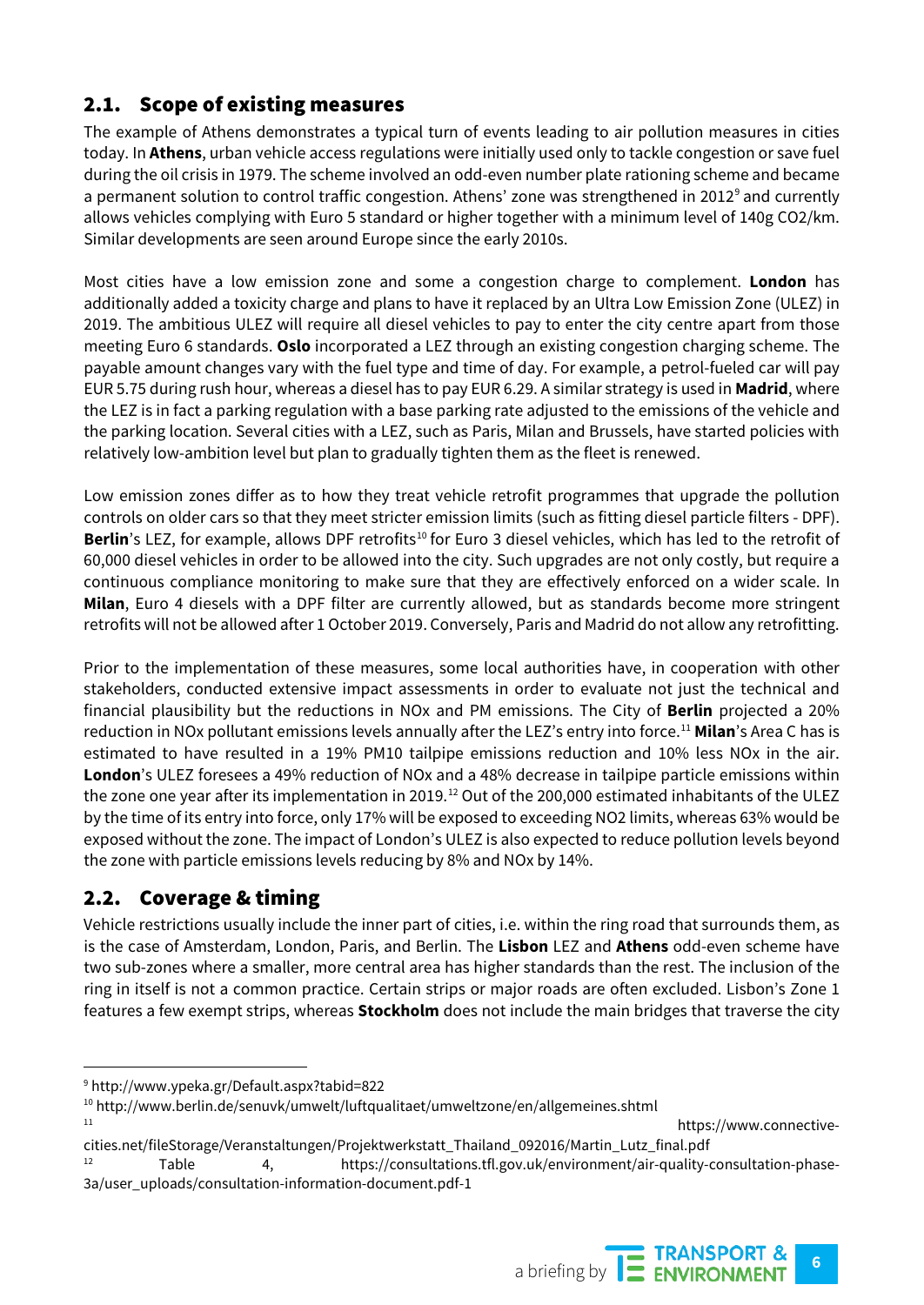and act as transit highways. Because of their pledges to have zero emission zones by 2025, **Oslo** and **Madrid** plan to have their centers car-free by 2019.

Overall, the overall size of restricted areas differs greatly with **Milan**'s LEZ just 8.2 km<sup>2</sup> whilst **Berlin**'s is 10 times bigger at 88km<sup>2</sup>. **London**'s CC stands at 21km<sup>2</sup> and the upcoming ULEZ will have the same boundaries. The rationale behind defining a sufficiently large zone is clearly to avoid re-routing traffic to the neighbouring areas. The size of the population affected depends on density. With cities like Athens, London and Paris having population density over 15,000 inhabitants/km<sup>2</sup>, it follows that restrictions in London benefit more citizens than that in Oslo. In 2015, more than 1.2 million inhabitants of **Paris** were affected by high levels of NO2, and another 100,000 by high concentrations of PM2.5 and PM10.<sup>[13](#page-6-0)</sup>

Access restrictions also differ in terms of the period when they are in force. While restrictions in some cities, such as **Amsterdam**, **Berlin** and **Brussels**, apply permanently, others are active during specific periods only. One such zone is Lisbon, which is active on working days only – between 7AM and 9PM. Milan follows a similar design, which leaves the weekends and public holidays unregulated. The LEZ in Paris is active every day between 8AM and 8PM. Including a larger period of time, the scheme in Athens takes place between October – July with a slight deviation in dates from year to year.

Measures temporary by nature, or emergency measures, are a different type of restrictions and include speed restrictions, odd-even number plate rationing or car free days. These can address hazardous pollution episodes on specific days and are a last resort of local authorities where permanent measures are not sufficiently effective. **Oslo** for example has an emergency scheme which either temporarily bans of diesel-powered cars or enforces an odd-even vehicle number plate scheme both on top of its continuing measures.

# 3. LEZ design features

#### 3.1. Long-term vs emergency measures

The purpose of a low emission zone or a congestion charge is to reduce car trips and to encourage the modernization of urban vehicle fleets in order to improve citizens' health and quality of life. These measures tend to be long-term and usually enter into force incrementally, which provides for time for drivers to adjust. These long-term solutions are, however, more sensitive to citizen criticism and have a high degree of politicization as they require change in commuters behaviour. This change has to be facilitated by offering adequate alternatives to the private car option, such as public transport, car sharing and ride hailing.

Another important issue to introducing long-term measures is cost. The 'merit or cash' decision is not easy to make on behalf of the legislators, and currently there are still some congestion charges, such as Athens, Madrid and Stockholm, allowing all vehicles to enter the regulated areas in exchange for a higher fee. The biggest reason is the difficulty to turnover the large existing stock of old diesel vehicles quickly.

Cities should be able to implement the necessary measures and charges without constraint, both on a permanent basis and temporarily when air pollution is too high. They should be able to react to sudden episodes of high pollution levels and rapidly put in place a temporary diesel or car bans and other traffic restriction for older or all vehicles. In January 2017, **Oslo** decided to temporarily ban all diesel vehicles from its city center after granting itself the possibility to do so in February 2016. The city can also choose to close municipal car parks as another emergency measure. **Paris** air quality monitoring agency, Airparif, showed that emergency measures can work when PM10 during rush hour on the ring road fell by 20%, whereas rush hour NOx levels were down by as much as 30% as a result from an odd-even rationing scheme.



<span id="page-6-0"></span> <sup>13</sup> <https://api-site.paris.fr/images/87626> (pp.10-13)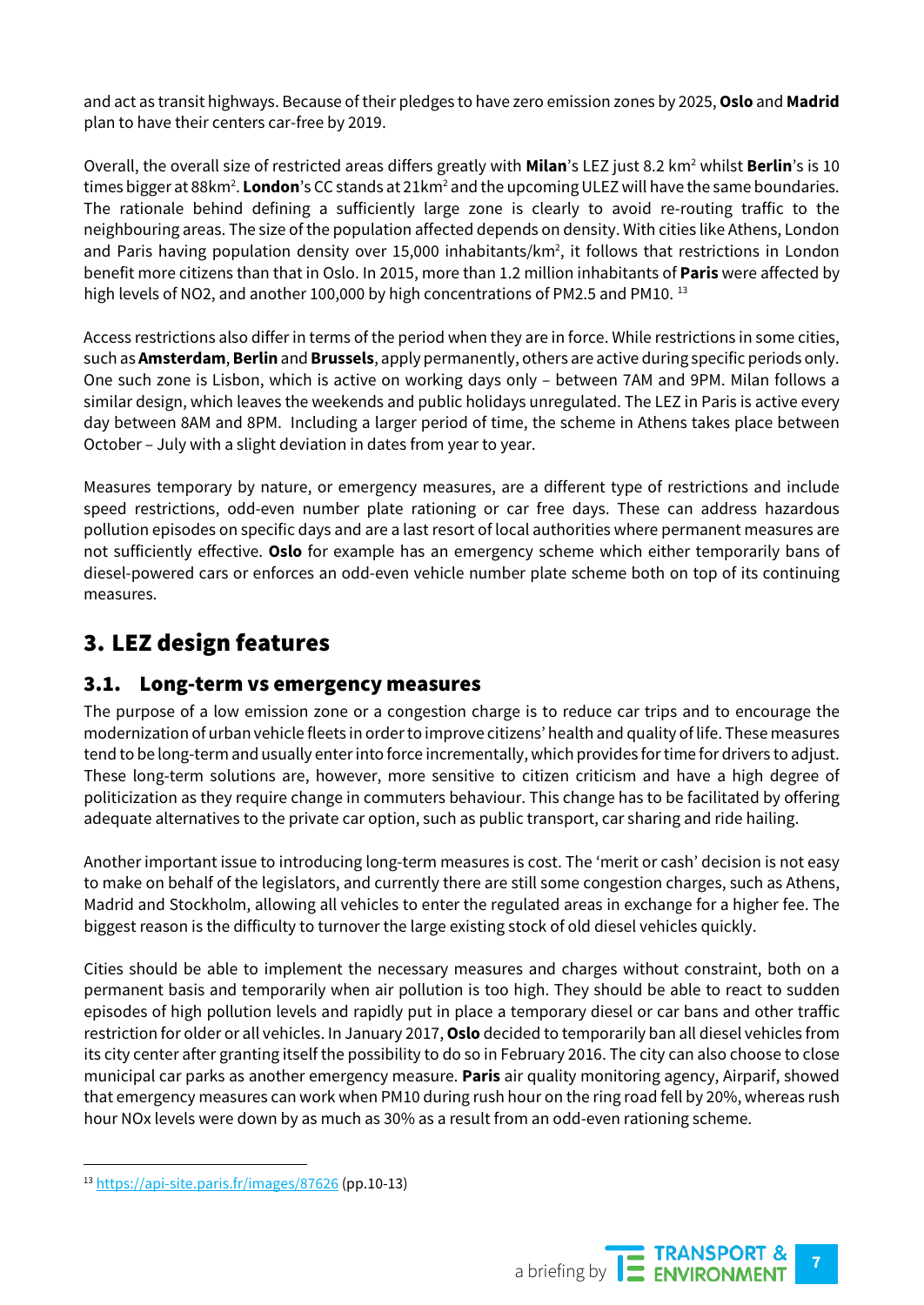## 3.2. The role of Euro standards in exempting vehicles

The Euro 1-6 standards define the limits for tailpipe emissions of particles, nitrogen oxides and carbon monoxide of diesel and petrol vehicles across in the EU. Standards are not consistent for petrol and diesel vehicles. For example; NOx emissions for petrol cars are 80/60/60 (mg/km) for Euro 4/5/6 respectively, whereas diesel is allowed to pollute far more 250/180/80. Such a wide gap between petrol and diesel limits is not technology neutral and constitutes a regulatory distortion providing preferential treatment for diesel. As a result most LEZs compensate for the lower diesel standards and require a higher Euro class for diesel cars. This is the case with the upcoming ULEZ in London (Euro 4 petrol and Euro 6 diesel), as well as with the already implemented LEZ in Berlin (Euro 1 petrol and Euro 3 + DPF or Euro 4 for diesel) and LEZ in Paris (Euro 2 petrol and Euro 3 diesel).

A key weakness with current LEZ's is the blanket exemptions given Euro 6 diesel. The Dieselgate emissions scandal shows Euro 5 and 6 diesel vehicles emit much more NOx in real world conditions compared to the official test results. On average Euro 6 diesel cars (on the road since 2014) emit 4 to 5 times more NOx than the regulated limit, with models by Renault, Fiat and Opel averaging as much as 10 times the limit<sup>14</sup>. The laboratory Euro 6 test and limit is not a robust basis to assess the level of pollution coming from the exhaust when the car is driven on the road. Some Euro 6 diesel vehicles emit more NOx in real world than Euro 5 or even Euro 4 vehicles. Only around 10% of the newest Euro 6 diesel passenger cars emit NOx within the legal limit.[15](#page-7-1) This discrepancy greatly undermines the effectiveness of vehicle restriction policies. T&E estimates there are at least 37 million<sup>[16](#page-7-2)</sup> grossly polluting cars and vans in EU roads as of last year, with most relatively new produced between 2011 and 2016. The image below summarises the average exceedance of the new Euro 6 vehicles by manufacturer:

<span id="page-7-0"></span> <sup>14</sup> T&E Dieselgate report, 2016, https://www.transportenvironment.org/publications/dieselgate-who-what-how

<span id="page-7-1"></span><sup>15</sup> ICCT, https://www.theicct.org/news/road-tested-sep2017-press-release

<span id="page-7-2"></span><sup>&</sup>lt;sup>16</sup> T&E Diesel report[, https://www.transportenvironment.org/sites/te/files/2017\\_09\\_Diesel\\_report\\_final.pdf](https://www.transportenvironment.org/sites/te/files/2017_09_Diesel_report_final.pdf)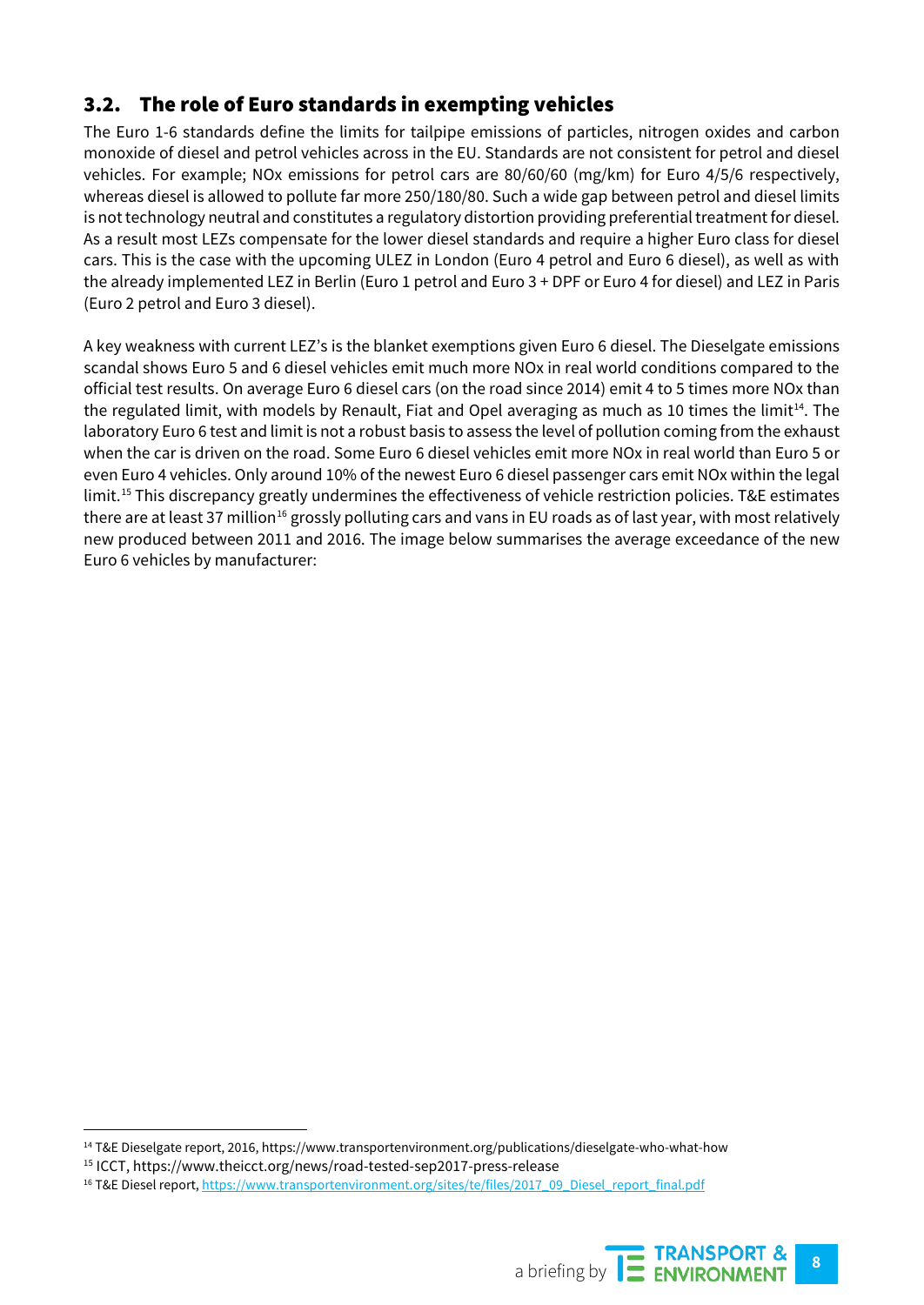

Blanket Euro 6 bans will therefore undermine the desired emission reduction and also provoke citizen discontent when it becomes known some Euro 6 models are exempted although they emit more pollution than a Euro 5 model. Euro emission standard based LEVs are not delivering which is why increasingly cities are turning towards the measure of last resort; diesel car bans.

#### 3.3. Facilitative measures

Facilitative measures, such as subsidies, tax reliefs, exemptions and parking or driving lane privileges can encourage drivers to switch to cleaner models and make the implementation of vehicle access restrictions more palatable for drivers and politically acceptable for politicians to support the case for an LEV. Substantial subsidies and support measures for zero emission vehicles in Norway and the Netherlands have resulted in a faster uptake of electric vehicles, putting them way ahead of the rest of Europe. Notably, the Netherlands have removed the purchase and annual ownership taxes for EVs. In a similar manner, the UK and Germany offer a one-time purchase grant of 4,500 pounds and 4,000 Euro, respectively, along with no ownership tax for electric vehicles.

While financial incentives are the prerogative of national governments, city authorities do usually manage parking and access to public transport lanes that can be used to encourage use of the cleanest vehicles. A good example is **Madrid**'s environmental parking differentiation that favors low and zero emission vehicles. City authorities can also allow ZEVs to use in bus lanes as **Oslo** has done. However such a measure can only apply for a short while to the very cleanest models if it is not to undermine public transport use.

In large metropolitan areas, most of the cars impacted by the LEV are registered outside the zone and impacts on those commuting within it. In **London**, for example, approximately 7,000 cars are affected daily

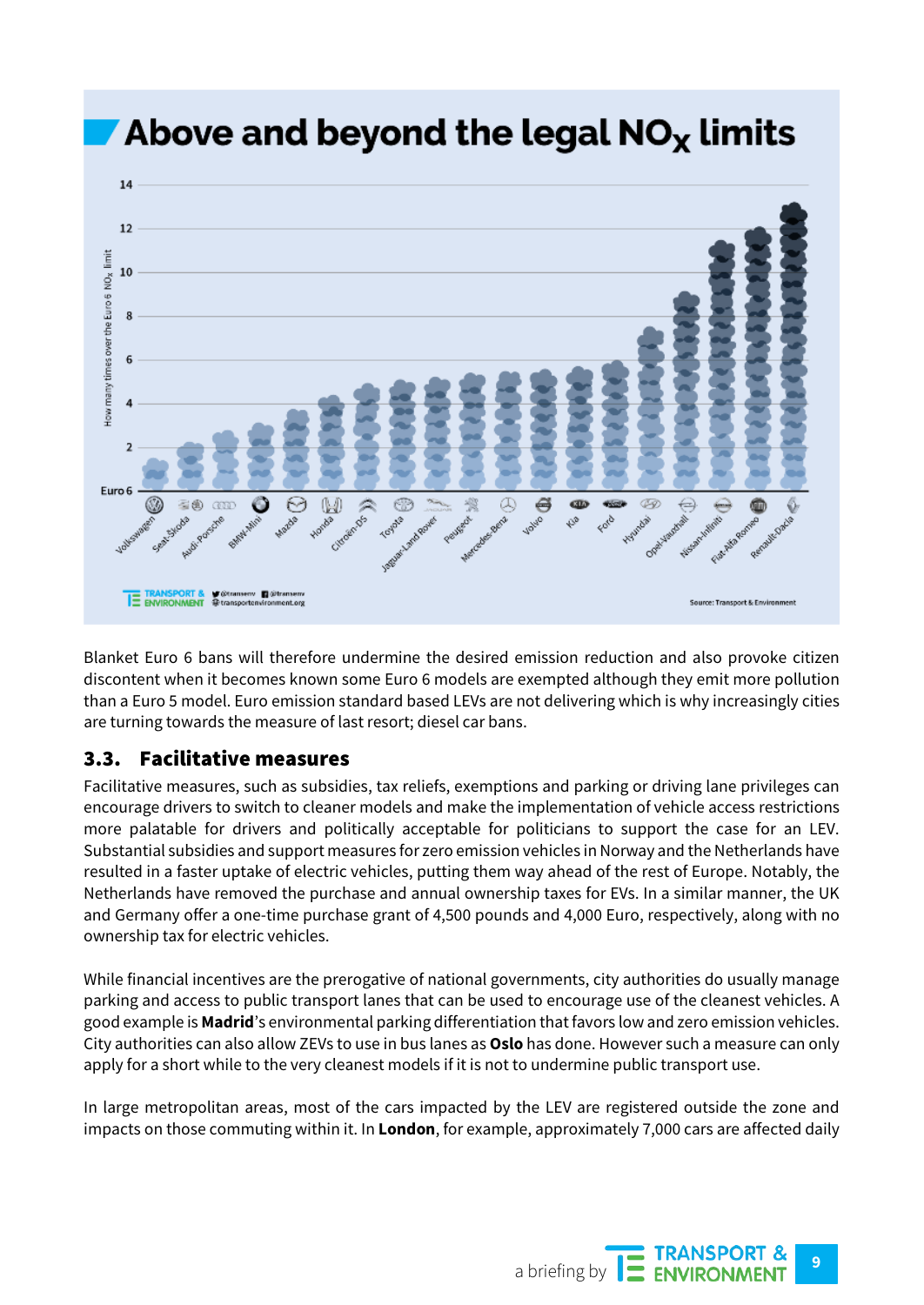by the new T-charge, and yet only around 1,000 of these are owned by the residents living within the area. [17](#page-9-0) It is important cities incentivize zero emission modes as well as demand-driven technologies and solutions, which also take into account a larger geographical scope and citizens' lifestyle and habits.

## 3.4. Enforcement

Enforcement mechanisms differ on a city to city basis. Sticker-based LEZs and congestion charging schemes are typically enforced manually by local police authorities. This occurs in Athens, Berlin, Lisbon, Madrid, Paris and Stockholm. Notably in **Lisbon**, the lack of inspection of taxis has exposed a significant failure in the implementation.<sup>[18](#page-9-1)</sup> Therefore, manual police enforcement, despite having a lower cost, should be avoided due to the lower compliance levels and effectiveness.

Cameras are used to assist the monitoring of vehicle number plates in other cities such as Brussels, London, and Milan, but are costlier due to the required infrastructure investment. A 2003 estimate on the potential of a **London** LEZ compares a EUR 2.8 million set up price and EUR 4 million running costs per year for manual enforcement to a EUR 6-10 million set-up price and EUR 5-7 million running costs per year for automatic enforcement.<sup>[19](#page-9-2)</sup> However, automatic enforcement ensures higher compliance and increases both the environmental and financial benefits from the restrictions. **Oslo** utilises a radio-frequency identification method at toll stations, referred to as AutoPASS<sup>[20](#page-9-3)</sup>, and compliance is established by Automatic Number Plate Recognition (ANPR) cameras. London's ANPR cameras further enhance the monitoring method by compiling a database with the aid of information from the Driver and Vehicle Standards Agency, vehicle manufacturers and operators registered with Transport for London.

Penalties for non-compliance vary across cities and start from around EUR 68 in Paris to up to EUR 200 in Athens and EUR 350 in Brussels. Milanese penalties differ in summer and winter between EUR 75 and EUR 450. However, certain provisions apply to different cities. The EUR 68 penalty in Paris becomes EUR 180 if not paid in the first 45 days. Conversely across the Channel, London's 130 pounds' penalty goes down to 65, if paid within the first two weeks. Brussels will not in fact fine drivers in the first nine months but simply issue warnings. Furthermore, the method of the Brussels' LEZ projects a maximum of one fine in a threemonth period, while the penalty for foreign registered vehicles is only EUR 150. This type of differentiation trend between domestically registered vehicles and foreign ones is noticed in the entry charges of cities like Milan as well as the stickers for Berlin and other German cities, making enforcement practices extremely diverse around Europe.

# 4. Barriers & alternatives

## 4.1. National laws

While no EU-wide regulations for low emission zones exist, a few countries have adopted national LEZ legislation (France, Germany, Netherlands, Denmark, Sweden, and Czech Republic). Notably in France, the Grenelle II law envisaged reduction of road pollution by enabling French cities to institute a LEZ. However, cities are free to implement their own conditions and course of action, depending upon the local situation such as pollution levels, traffic congestion and topography. Italy has a harmonized criteria regarding LEZ on a regional level, particularly in the North. Greece's odd-even rationing scheme also has a basis in national legislation.

<span id="page-9-3"></span><sup>20</sup> http://www.autopass.no/en/payment/this-is-how-the-toll-stations-work



<span id="page-9-0"></span> <sup>17</sup> [https://consultations.tfl.gov.uk/environment/air-quality-consultation-phase-3a/user\\_uploads/consultation-information](https://consultations.tfl.gov.uk/environment/air-quality-consultation-phase-3a/user_uploads/consultation-information-document.pdf-1)[document.pdf-1](https://consultations.tfl.gov.uk/environment/air-quality-consultation-phase-3a/user_uploads/consultation-information-document.pdf-1) , p.42

<span id="page-9-1"></span><sup>18</sup> http://zero.ong/zero-quer-zona-de-emissoes-reduzidas-de-lisboa-com-fiscalizacao-maior-exigencia-e-medidascomplementares/

<span id="page-9-2"></span><sup>&</sup>lt;sup>19</sup> LEZ feasibility study, London [: http://content.tfl.gov.uk/phase-2-feasibility-summary.pdf](http://content.tfl.gov.uk/phase-2-feasibility-summary.pdf)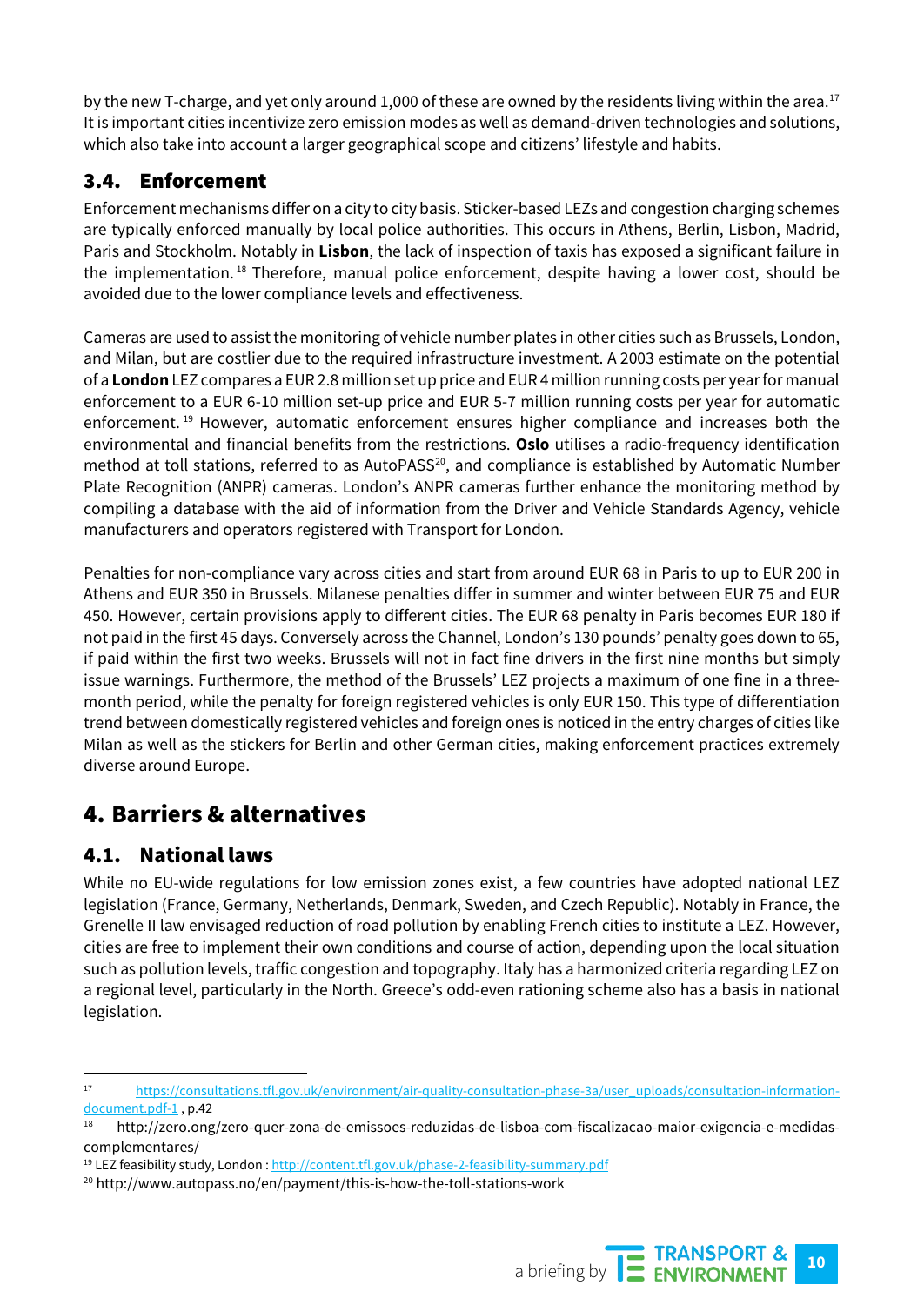In some places national legislative obstacles prevent cities from taking action. In Germany, following a court ruling that air pollution should be reduced via introducing diesel driving bans, the cities of Stuttgart and Dusseldorf until recently faced a legal battle to implement a total diesel ban in their streets. This has been put to rest with the groundbreaking ruling, whereby Germany's highest civil court has confirmed that city councils have the right to ban dirty diesel cars from city centres to bring air pollution down to legally required limits. The Federal Administrative Court (BVG) said on 27 February that cities are entitled to ban the most polluting engines if there are no other effective measures to reduce pollution; in fact they must do so if that is the most effective measure to reduce pollutants, particularly nitrogen dioxide (NO2).

One of the most progressive cities on clean transport, **Copenhagen**, would like to impose a LEZ for passenger cars but this would require a national legislative amendment. Similarly, the City of **Amsterdam** has not implemented any pollution measures aimed at passenger cars, targeting vans and taxis only. In other cases, like in **Prague**, authorities were initially unable to act prior to the passing of national legislation<sup>[21](#page-10-0)</sup> followed by a government decree. As a result Prague is now ready and expected to have a functioning LEZ in 2019. Taking it a step further, a legal action by the ECJ against Portugal was required in order for **Lisbon** to create its LEZ under an air quality plan without the existence of a national scheme.

Vehicle taxation can also act as a perverse incentive against cities policies to drive polluting diesels out. Most member states have CO2-based taxes. Such taxation tends to give a comparative advantage to diesel, which has advantage over petrol on a per km basis. This has created a heavy diesel bias<sup>[22](#page-10-1)</sup> which greatly influences consumers, as it tips the balance in favor of owning a diesel car. In **Brussels**, the issue is further exacerbated due to the special incentives for company-provided cars. With taxation sitting with national authorities, cities are unable to influence the financial incentives and therefore the choice of vehicles that citizens purchase and drive on their roads. Until very recently over half of all new cars sold annually were powered by diesel with CO2 taxation failing to take account of their high NOx emissions.

#### 4.2. Social acceptance

There is often widespread opposition to the implementation of LEZs and other forms of car restrictions in particular from motoring and retail organizations. The response of motoring organizations is understandable as they represent the group principally affected. However, motorists actually breathe some of the highest levels of pollution whilst driving their cars and are also citizens with families impacted by high pollution levels. Retailers frequently fear that traffic restriction will reduce footfall shops – although most of the evidence tends to point to the contrary with the busy Oxford Street a prime example. However, the fear that car restrictions will be politically unpopular is the primary reason relatively few are currently in place and such weak measures have been adopted to tackle urban air pollution in most cities.

LEVs are also opposed as being socially inequitable. However, this is often an unfair characterization as Euro 5 petrol cars (now up to 8 years old) are frequently permitted to enter the low emission zone. Recently there have been widespread calls for fiscal stimuli for replacement of old vehicles such as diesel scrappage schemes. However, these are generally poor value for money and simply bring forward purchases that would otherwise have been made at a later date. Drivers of old diesels also cannot afford to buy a new car even with a scrappage benefit – the scrappage scheme therefore tends to only benefit wealthier new car buyers. Finally encouraging car new purchase through public incentives is not consistent with the polluter pays principle and rewards carmakers for producing dirty diesels. Investment in expanding public transport and other mobility alternatives is the socially equitable way to respond to the implementation of an LEZ.

<span id="page-10-1"></span><sup>&</sup>lt;sup>22</sup> T&E Diesel report[, https://www.transportenvironment.org/publications/diesel-true-dirty-story](https://www.transportenvironment.org/publications/diesel-true-dirty-story)



<span id="page-10-0"></span> <sup>21</sup> § 14 of Law no. 201/2012 Coll.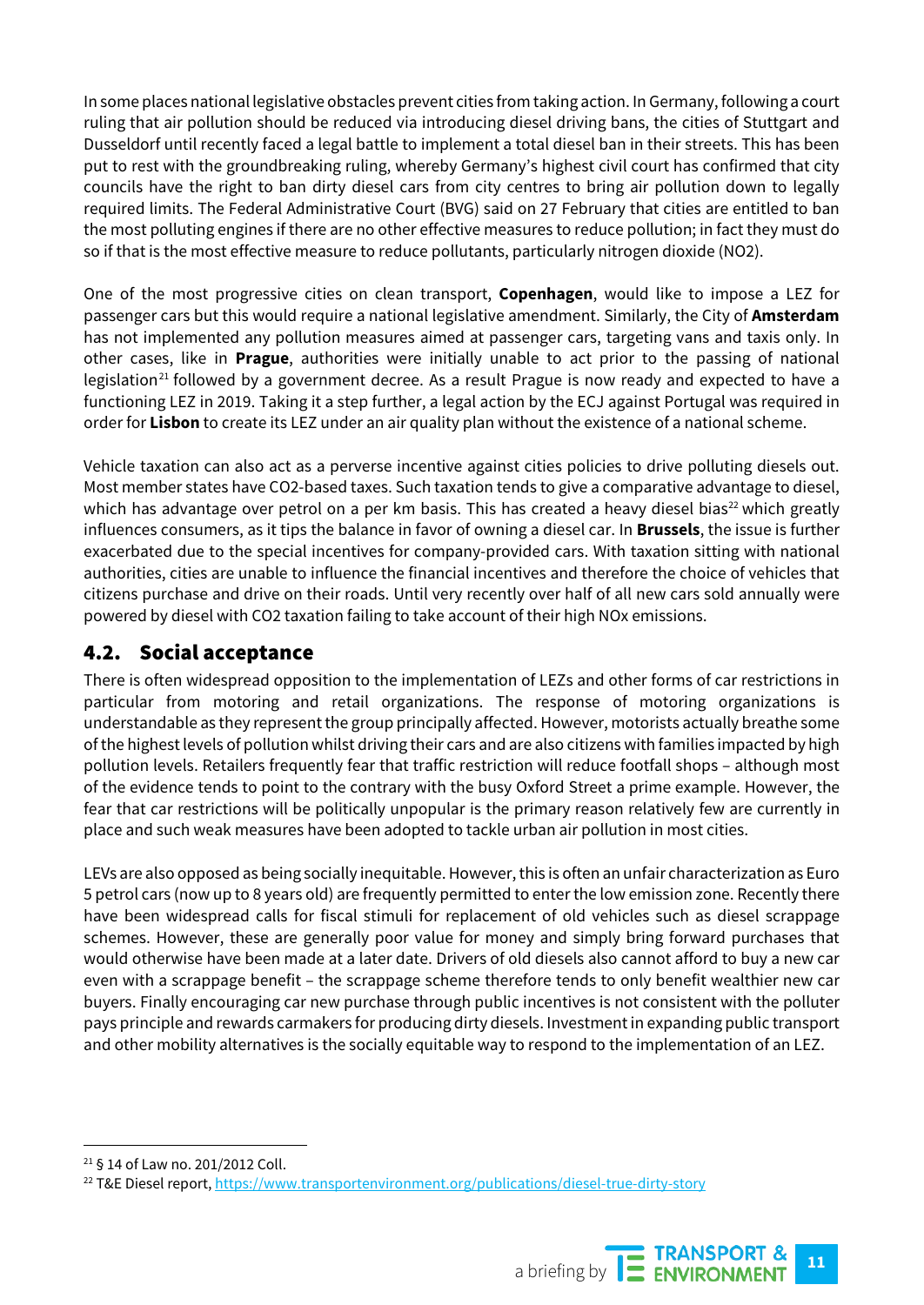In many cases, such as the recently-launched LEZ in **Brussels**, the adopted policy allows for a transition period. This is generally received positively by drivers but also slows down the implementation allowing high pollution levels to remain for much longer slows down the actual implementation.

Effective consultation and provision of adequate alternatives to car use are pre-requisites for a successfully LEZ. An example of an effective method for reaching out to the public is **London**'s recent public consultation. [23](#page-11-0) The responses were collated and included in the consultation report prior to the introduction of London's congestion charge and ULEZ implementation. Achieving even greater reach and legitimacy, referendums have also been used to determine if citizens regard the planned pollution measures positively. A congestion charge was implemented in **Stockholm** after a 2006 referendum.[24](#page-11-1) Similarly, **Milan** moved towards its Area C, combining a LEZ with congestion charge, as a result of a 2011 referendum.<sup>[25](#page-11-2)</sup> However, measures are not always taken up the same way. The City of **Madrid** has run an extensive awareness campaign, and yet terms like "freedom of movement" or "mobility rights" are often used against any measures to minimize passenger car use in cities, despite the public health consequences of road traffic emissions.

#### 4.3. Rules circumvention

Some cities saw citizens exploiting the loopholes of the local vehicle access restrictions. The odd-even number plate system in **Athens** is a good example that shows the inadequacy of congestion charge policy design. The efficiency of the policy is strongly undermined by an increase in double-car ownership, i.e. many families end up having two cars – one ending with an odd-numbered plate, and another one with an even. This is reflected in the growth of car ownership, which reached up to 1.16 cars per capita in 2001. Thus where a restriction is in force for a longer period, the odd-even rationing could be circumvented, as people or companies decide to make a long-term investment. Another facet of this is an increased car use on allowed days which undermines the very aim for the measure in the first place. However, in case of emergency measures, the odd-even number plate regulation could prove to be more efficient but by and large it does not provide for a permanent solution.

Another reason why the effectiveness of urban vehicle access regulations have proved of limited effectiveness results from overly-generous exemptions. Exemptions can prove tricky in mitigating environmental risks and have to be carefully assessed. In the particular case of **London**, historical vehicles will not be affected from the ULEZ which would allow the renowned London to Brighton car run to go on unaffected. However, looking at all case studies, exemptions mostly relate to people with impaired mobility, special vehicles (police, ambulance, and fire-brigade), mopeds or construction machinery. In most cases, foreign vehicles are also affected (apart from Athens and Madrid). However, it is the exemptions from restrictions for local citizens living within the LEZ that severely undermine the effectiveness of the regulatory measures in cities like Athens, Lisbon and Prague. While the afore-mentioned exemptions are justified to a great extent, generally letting the local population off the hook greatly reduces the number of vehicles affected within the environmental zones and thus its efficacy.

The effectiveness can also be hampered if the traffic shifts to roads outside of the LEZ area. Therefore, the LEZ should be large enough to prevent re-routing and moving the pollution problem from one place to another. Polluting vehicles that are banned from the city center cannot end up polluting the suburbs instead, which often are more densely populated than the LEZ area. **Berlin**'s LEZ has successfully tackled this challenge by encompassing a large enough area in what is one of the largest environmental zones in Europe.

<span id="page-11-0"></span> <sup>23</sup> https://data.london.gov.uk/dataset/clean-air-consultation-july-2016

<span id="page-11-1"></span><sup>24</sup> www.transportportal.se/swopec/cts2014-7.pdf

<span id="page-11-2"></span><sup>25</sup> http://www.eltis.org/discover/case-studies/area-c-milan-pollution-charge-congestion-charge-italy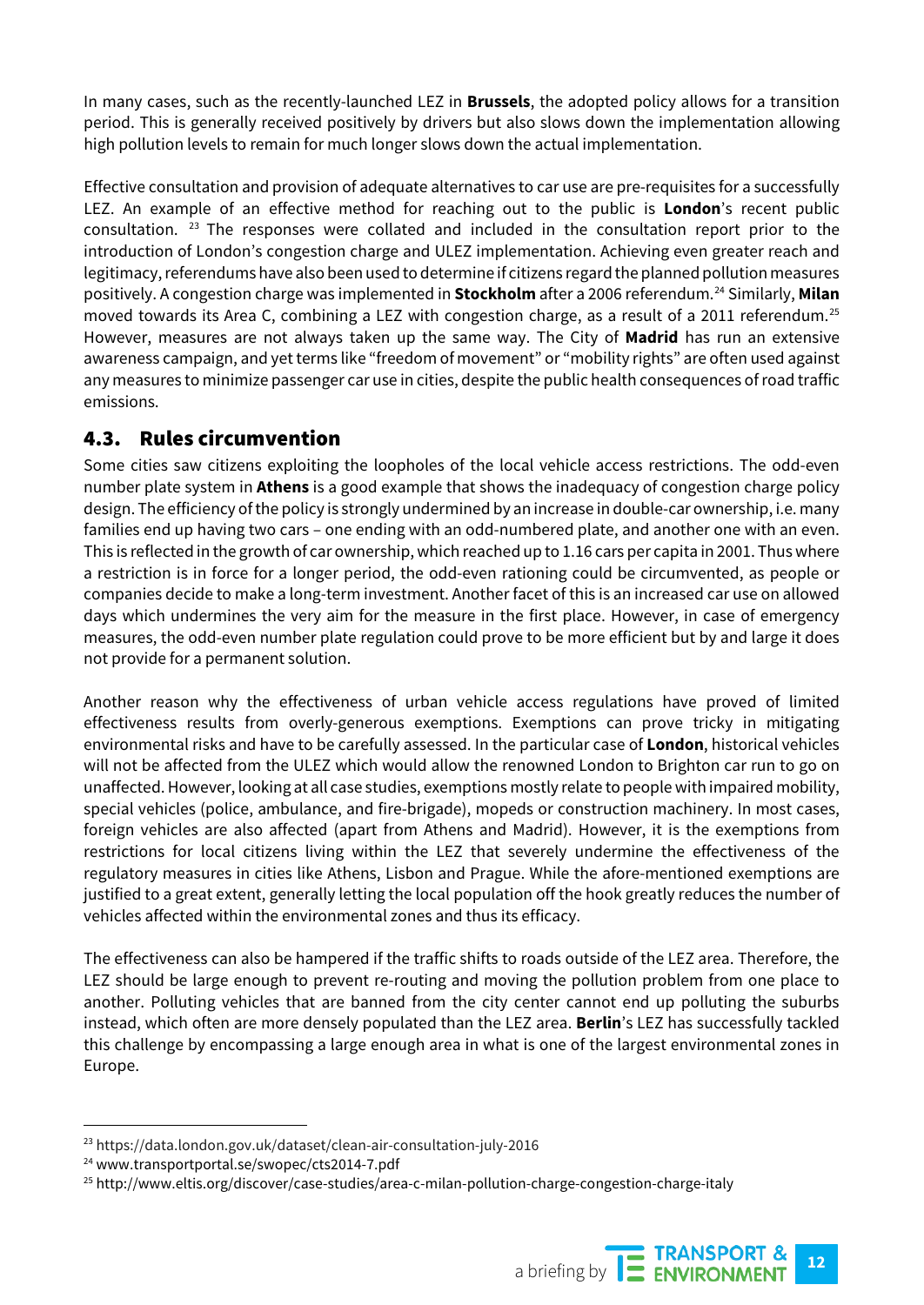# 5. Provision of alternatives

## 5.1. Retrofits

One of the solutions to the millions of the grossly polluting diesel vehicles on city roads today would be to require carmakers – whose responsivity it is to put on the market vehicles that are compliant with EU emissions legislation – to upgrade the vehicle exhaust systems and ensure emission controls operate in most driving conditions and ambient temperatures. If done properly, this can help reduce NO2 emissions across cities but questions remain as to the cost and feasibility to effectively implement fixes on the hundreds of different models affected to equally high standard across Europe.

There is also a debate as to whether mere software fixes are enough or whether hardware upgrades are necessary to reduce the emission substantially. There has been a number of criticisms as to the effectiveness of the software upgrades carried out by VW to date, with drivers reporting  $26$  poorer performance and fuel consumption following the fixes. More systematic data would be needed to analyse this consistently, but it is clear that upgrading vehicles on a mass scale is not without its challenges. If retrofit programmes are to be rolled out, they must as a minimum:

- Reduce NOx emissions and effectively operate in most real-world driving conditions (and not only on a test bench)
- Ensure the fuel consumption and performance of the vehicles remains the same as prior to the upgrade
- Ensure durability to the driver in line with EU legislation

Only if adequately fixed at the cost and responsibility of the car manufacturer, can the "cleaned up" diesel vehicles that meet the emission limits on the road enter city centers.

#### 5.2. Public transport, shared mobility and reallocation of public space

Alongside vehicle access restriction measures, improving public transport is essential to get citizens to switch to lower emission transport modes are provide an alternative form of mobility. Most of the cities examined in this paper significantly improved public transport provision as part the in the implementation of vehicle access restrictions. **London** has been a leader in terms of bus fleet improvements including widespread adoption of hybrid buses and some provision of full electric models.<sup>[27](#page-12-1)</sup> Interestingly, in the case of London public buses have higher emission standards than the LEZ because of progressive public procurement rules by Transport for London. One of the more comprehensive economic frameworks for measures to improve public transport can be seen in **Oslo** with the adoption of the EUR 10 billion package called Oslopakke 3 in 2016<sup>[28](#page-12-2)</sup>. It aims to remove cars from the city center altogether by 2019 covers the period between 2017 and 2036.

The increasing uptake of shared mobility, such as ride hailing and car pooling, as an alternative to conventional transportation in urban areas will also play an important role in the transformation of public transport. Zero emission vehicles such as EVs can go hand in hand with shared mobility services since these vehicles have low operating costs. Compiling such innovative services into one has provided for the socalled Mobility as a Service integration, where customers' demand is the main driver for different transport options. Similarly, projects for cycling highways have grown in number, and **Amsterdam** is a great example where more than 40% of the trips are taken by bike. In order to accommodate demand, on-demand shared bike services are becoming more popular in many big European cities too like Paris, London, and Brussels to just name a few.

<span id="page-12-2"></span><sup>28</sup> **<https://www.vegvesen.no/vegprosjekter/oslopakke3>**



<span id="page-12-0"></span> <sup>26</sup> The Guardian[, https://www.theguardian.com/money/2017/jul/12/drivers-loss-of-power-vw-emissions-fix-class-action](https://www.theguardian.com/money/2017/jul/12/drivers-loss-of-power-vw-emissions-fix-class-action)

<span id="page-12-1"></span><sup>&</sup>lt;sup>27</sup> <https://tfl.gov.uk/corporate/about-tfl/improving-air-quality?cid=transport-emissions>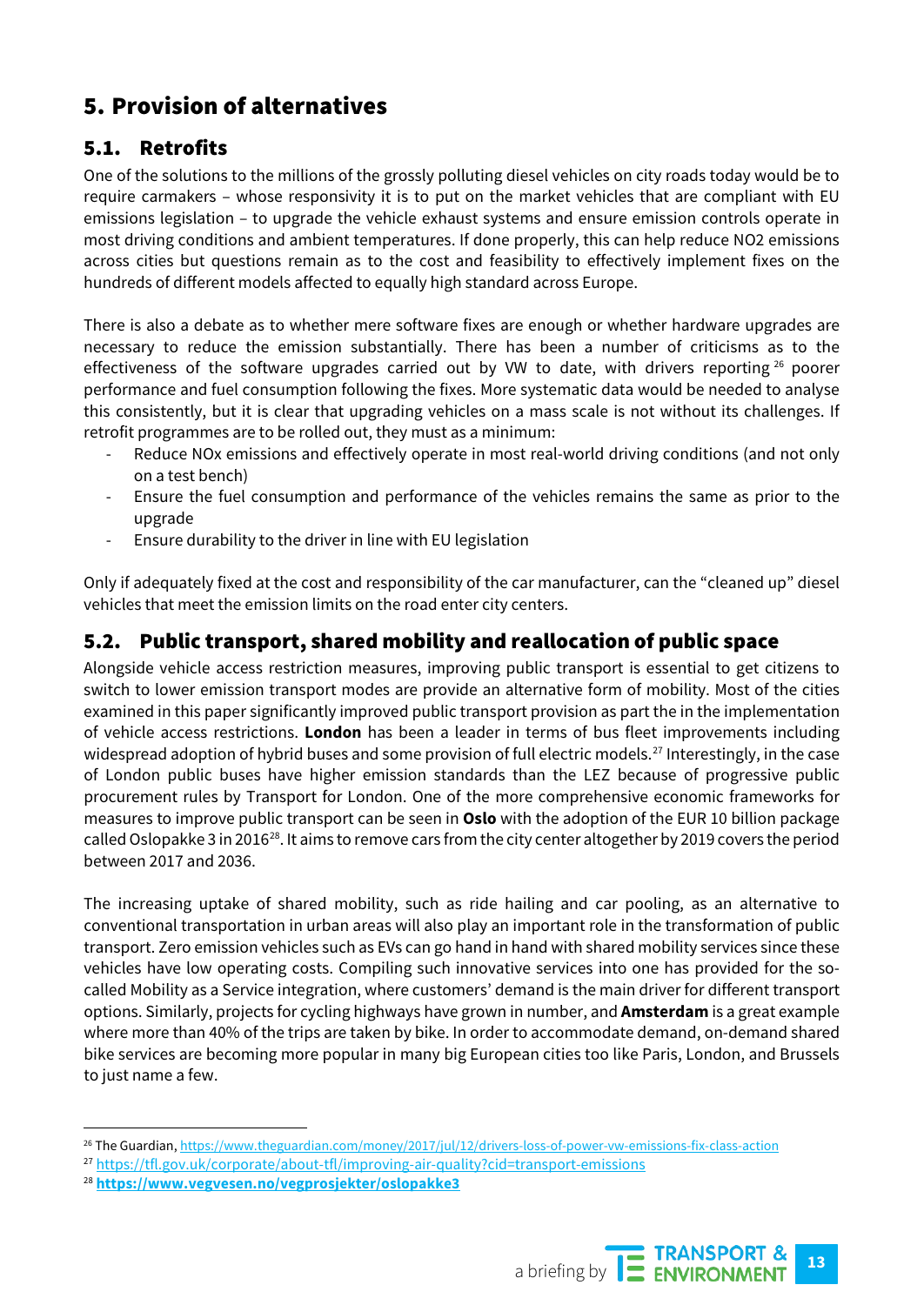The subsequent promotion of such type of modal shift goes hand by hand with public space reallocation. Since April 2017 no new parking permits are issued to old diesel cars in **Amsterdam**[29](#page-13-0), whereas priority is given to electric drivers. Relocation of public space in **Oslo** is happening by removing on-street parking spaces and creating more roads for cycling. Targeting a similar objective, **Madrid**'s Plan A projects to redesign main roads and green streets in order to give more space to public transport and active modes of transportation, such as cycling and walking.

#### 5.3. Zero emission vehicle infrastructure & other support measures

In addition to tax and purchasing incentives for zero emission vehicles in countries such as Norway, France, the UK and the Netherlands, it is cities that make a step further in promoting zero emission mobility and a transition away from conventional diesels. Particularly in **Norway**, which is the largest mass market and leader in terms of EVs, incentives have played a key role including tax and toll exemptions. Norway also involves stakeholders at different levels to agree a very comprehensive and market-friendly policy.<sup>[30](#page-13-1)</sup> These measures, including preferential access for EVs to bus lanes in Oslo, supplement the plan of the Norwegian government to have only zero emission vehicles sold after 2025.

The creation of LEZs and congestion charges can be an important driver for the uptake of zero emission vehicles (ZEVs). **London**'s congestion charge is a good example of an incentivizing scheme, where EVs receive a 100% discount. Important parts of the urban fleet such as taxis can also be high emitters, and are for this reason regulated under **Amsterdam**'s LEZ. While the legislation entered into force on January 1, 2018 and concerned diesel engine taxis (hybrids included), the City of Amsterdam also planned the creation of cooperative agreements with taxi companies on emission-free taxis. Until December 2018, the City of Amsterdam will provide a subsidy of 5,000 EUR per every electric vehicle purchased by taxi companies. [31](#page-13-2)

There is also a strong need for supporting infrastructure in order to increase uptake of electric cars, vans and buses across cities and alleviate public concerns regarding access to recharging points. EV drivers in **Amsterdam** can request online a new charging point to be built in their region following the purchase of an electric vehicle, if no public charging infrastructure is available in a 300-meter radius. After obtaining the permission of the city council, a contractor requests connection to the grid and installs a charging point.<sup>[32](#page-13-3)</sup> This demand-driven approach has resulted in substantial growth of public charging points and an overall behavioral change. This exemplar approach is now replicated in other Dutch cities.

Installation of charging hubs at parking lots and in shopping centers also improves the overall accessibility for EV drivers and at the same time increases the appeal for clean vehicles. Cities like Oslo, Madrid, London are also working in this direction, in line with their push to phase out diesel vehicles post-2025. **London**, in particular, has initiated a GBP 18 million scheme to install 75 rapid charging stations which can recharge vehicles in 30 minutes.

Apart from public charging points, a lot can be done in terms of bolstering charging infrastructure in homes and workplaces. In particular, there is a legislative requirement for EV infrastructure resulting from the obligation of Member States under the Directive on energy performance of buildings (EPBD)<sup>[33](#page-13-4)</sup> requires the pre-equipping of residential buildings with EV charging infrastructure. Directive 2014/94/EU on deployment of alternative fuels infrastructure (AFI).<sup>[34](#page-13-5)</sup> Mandates a minimum publicly accessible charging points

<span id="page-13-0"></span><sup>&</sup>lt;sup>29</sup> https://www.amsterdam.nl/parkeren-verkeer/parkeervergunning/schoner-parkeren/

<span id="page-13-1"></span>[https://www.oslo.kommune.no/english/politics-and-administration/green-oslo/best-practices/the-electric](https://www.oslo.kommune.no/english/politics-and-administration/green-oslo/best-practices/the-electric-vehicle-capital-of-the-world/#gref)[vehicle-capital-of-the-world/#gref](https://www.oslo.kommune.no/english/politics-and-administration/green-oslo/best-practices/the-electric-vehicle-capital-of-the-world/#gref)

<span id="page-13-2"></span><sup>31</sup> <https://www.amsterdam.nl/veelgevraagd/?productid=%7bBCA74071-7A96-4F67-9A75-088F4E819F79%7d>

<span id="page-13-3"></span><sup>&</sup>lt;sup>32</sup> Bart Vertelman and Doede Bardak, Amsterdam's demand-driven charging infrastructure, 2016.

<span id="page-13-4"></span><sup>33</sup> http://eur-lex.europa.eu/legal-content/EN/TXT/?uri=celex%3A32014L0094

<span id="page-13-5"></span><sup>34</sup> http://eur-lex.europa.eu/legal-content/EN/TXT/?qid=1515752299107&uri=CELEX:32014L0094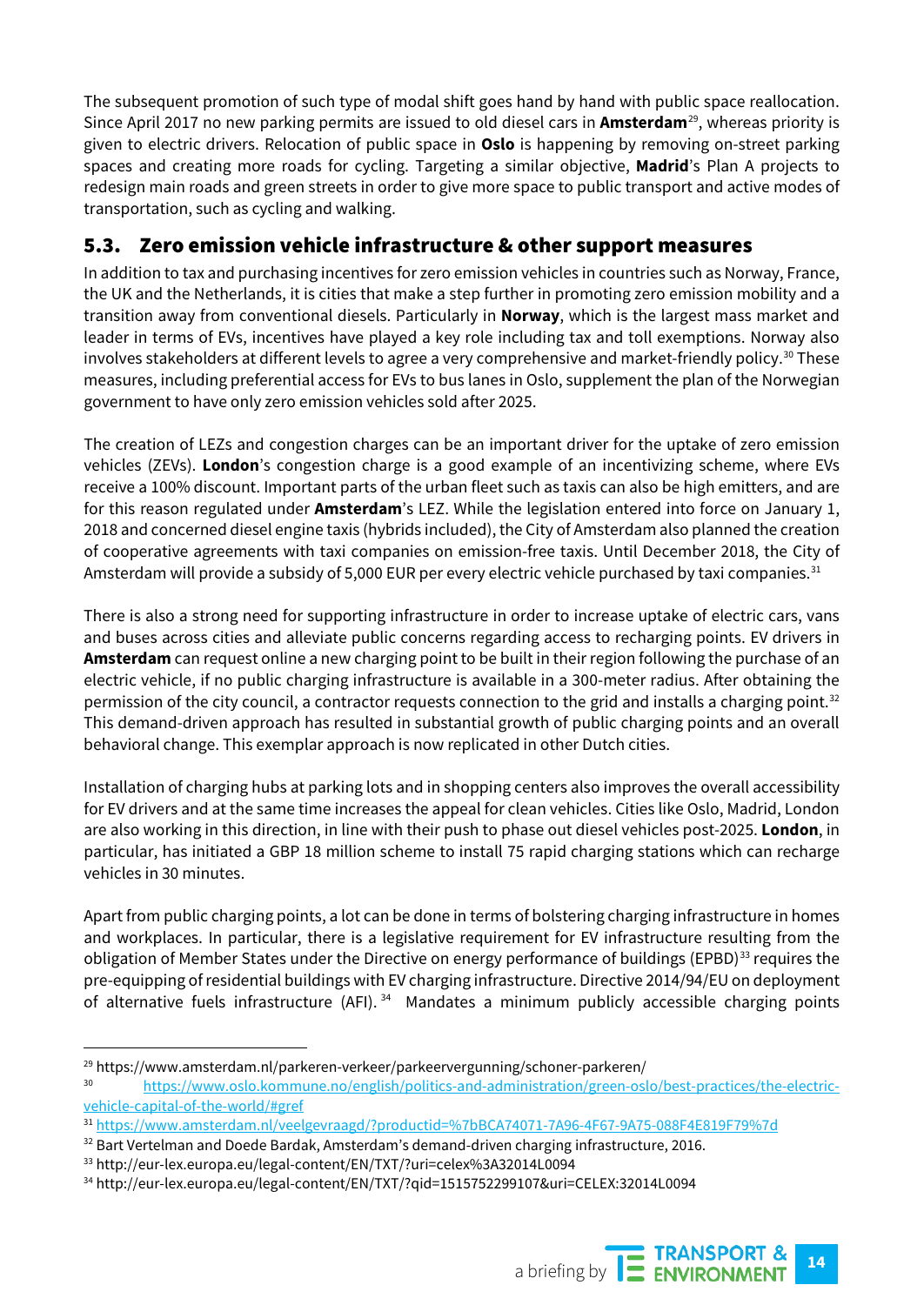nationally. Such developments will raise public awareness, remove current barriers to wider market uptake of EVs and thus allow for their greater market penetration.

## Conclusion

High levels of road traffic and dirty diesels that emit many times legal pollution limits when driven on the road are the biggest cause of Europe's urban air pollution crisis and major contributor to the nearly half a million premature deaths annually. Demands are now being made that cities tackle high local levels of pollution. Cities are being forced to act having been failed by:

- 1. European Commission that allowed the effective application of Euro 6 vehicle pollution limits (RDE) to be delayed;
- 2. Carmakers, that widely circumvented the legislation;
- 3. National Type Approval Authorities that weakly enforced the rules on turning down exhaust treatment systems and defeat devices; and
- 4. National Governments that have failed to establish national plans to deliver ambient air pollution limits or require carmakers to fix non-compliant diesel vehicles.

Consequently, a plethora of large European cities have now instituted vehicle access restrictions to improve air quality and tackle congestion levels.

However, many proposed measures risk failure because of the erroneous assumption that Euro standards provide a sound regulatory basis upon which to judge the emissions from vehicles. In particular the assumption that latest Euro 6 standard are clean and excluded from LEZ restrictions is wrong. The Dieselgate scandal has exposed that fumes produced by most of the new diesels on sale remain many times the test limits, with emission control often switched off when in real-world driving conditions.

To ensure LEZs are fully effective, Transport & Environment suggests cities adopt the following recommendations for **LEZs and Diesel Bans**:

- 1. **No blank exemption to Euro 6** vehicles. Instead, access should be based on real-world NOx and PN emissions of new diesel vehicles, available since last year via the new real-world driving emissions test provisions, or RDE. Such restrictions should apply to all vehicles on all city roads consistently (e.g. no even-odd numbering) to avoid perverse incentives and rules circumvention.
- 2. The vehicles with emissions above the EU limits should either be **adequately fixed**, at the expense and responsibility of the car manufacturer, **or not allowed in** city centres. Unaltered performance and fuel consumption should be guaranteed to drivers.
- 3. Cities with large exports of **second-hand vehicles**, i.e. in central and eastern Europe, should evaluate which **restrictions on the number of dirty diesels that can enter into circulation** are legally possible. Notably, Euro 5 & 6 vehicles subject to mandatory or voluntary recalls in another European country (e.g. VW, Renault, Daimler, Fiat, Opel, etc) **should only be registered if they have undergone the required software or hardware upgrades before they will be accepted for import**.
- 4. Cities should investigate and where possible install **remote vehicle emissions sensing**. This can help identify grossly polluting cars that can be specifically excluded for failing to comply with the necessary standard on the road.<sup>[35](#page-14-0)</sup> In this way vehicles that can legally enter the zones but produce high emissions due to tampering, poor maintenance or other faults can be identified and repaired or excluded where linked to **automatic number plate recognition (ANPR) technology**.

<span id="page-14-0"></span><sup>&</sup>lt;sup>35</sup> The new True Real Urban Emissions (TRUE) project, which brings together the mayors of London and Paris, as well as the C40 cities alliance, is currently putting together such a database in order to measure real-world emissions.